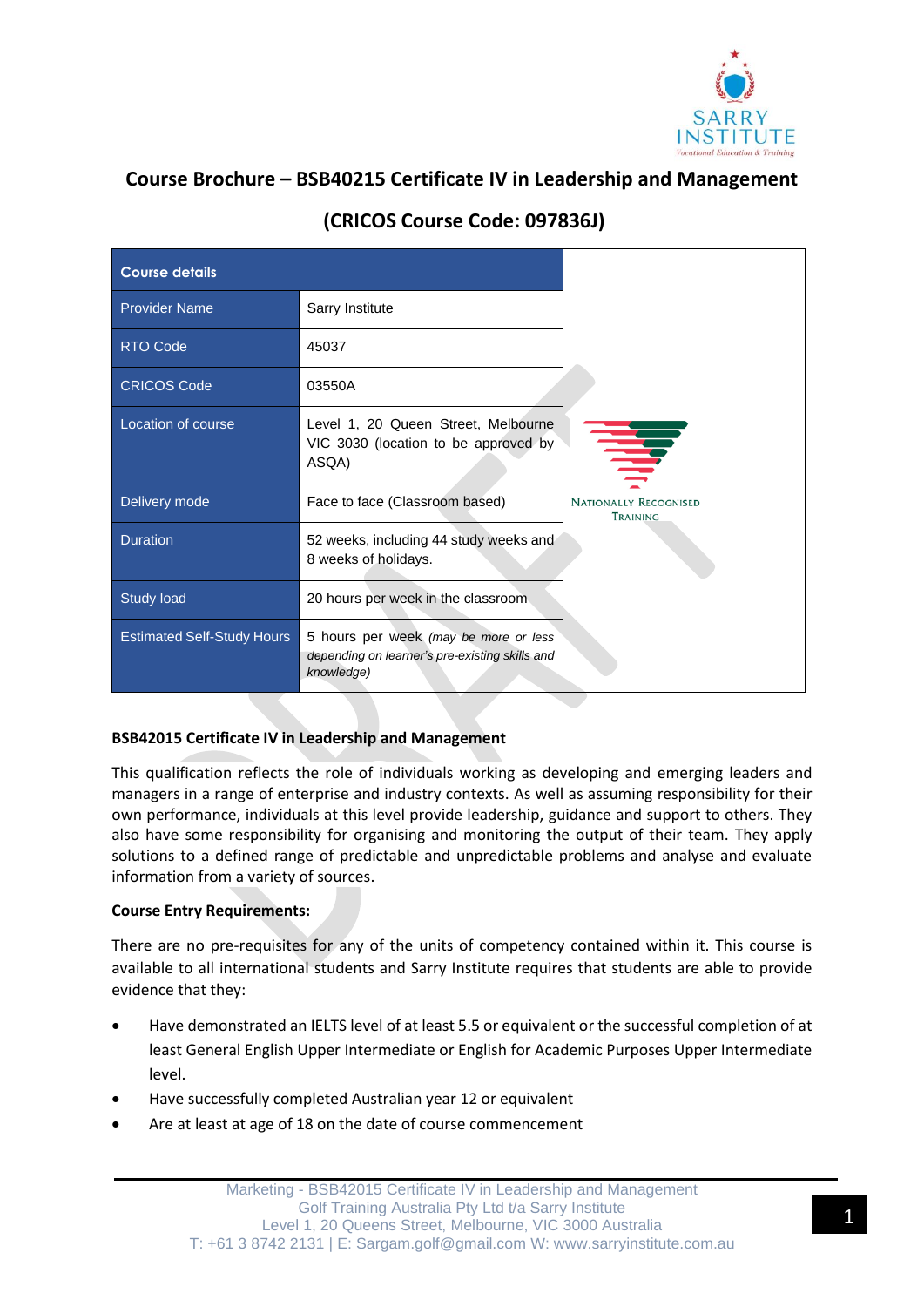

**Please Note**: all the students commencing this course are required to complete LLN test on the orientation day to assist Sarry Institute to identify student's needs for additional support during their study with Sarry Institute.

#### **Pathways:**

Once students have successfully completed BSB42015 Certificate IV in Leadership and Management, they can apply for various roles across entry level positions that have responsibility for the work of other staff and work with teams.

The further study pathways available to students who undertake this qualification include:

- BSB51918 Diploma of Leadership and management
- Other Diploma or Advanced Diploma programs in related fields such as business, management, marketing.

#### **Course Structure:**

A total of 12 Units (4 Core and 8 electives) must be completed and deemed competent to achieve the qualification BSB42015 Certificate IV in Leadership and Management. Participants who achieve competency in any unit/s will receive a Statement of Attainment (provided USI is verified) for that unit/s without completing all 12 units in the qualification. Students completing all the required units of competency will attain full qualification.

| Code      | <b>Title</b>                                                                                    | Core/ Elective |
|-----------|-------------------------------------------------------------------------------------------------|----------------|
| BSBLDR401 | Communicate effectively as a workplace leader                                                   | Core           |
| BSBLDR402 | Lead effective workplace relationships                                                          | Core           |
| BSBLDR403 | Lead team effectiveness                                                                         | Core           |
| BSBMGT402 | Implement operational plan                                                                      | Core           |
| BSBFIA412 | Report on financial activity                                                                    | Elective       |
| BSBINN301 | Promote innovation in a team environment                                                        | Elective       |
| BSBRSK401 | Identify risk and apply risk management processes                                               | Elective       |
| BSBWHS401 | Implement and monitor WHS policies, procedures and<br>programs to meet legislative requirements | Elective       |